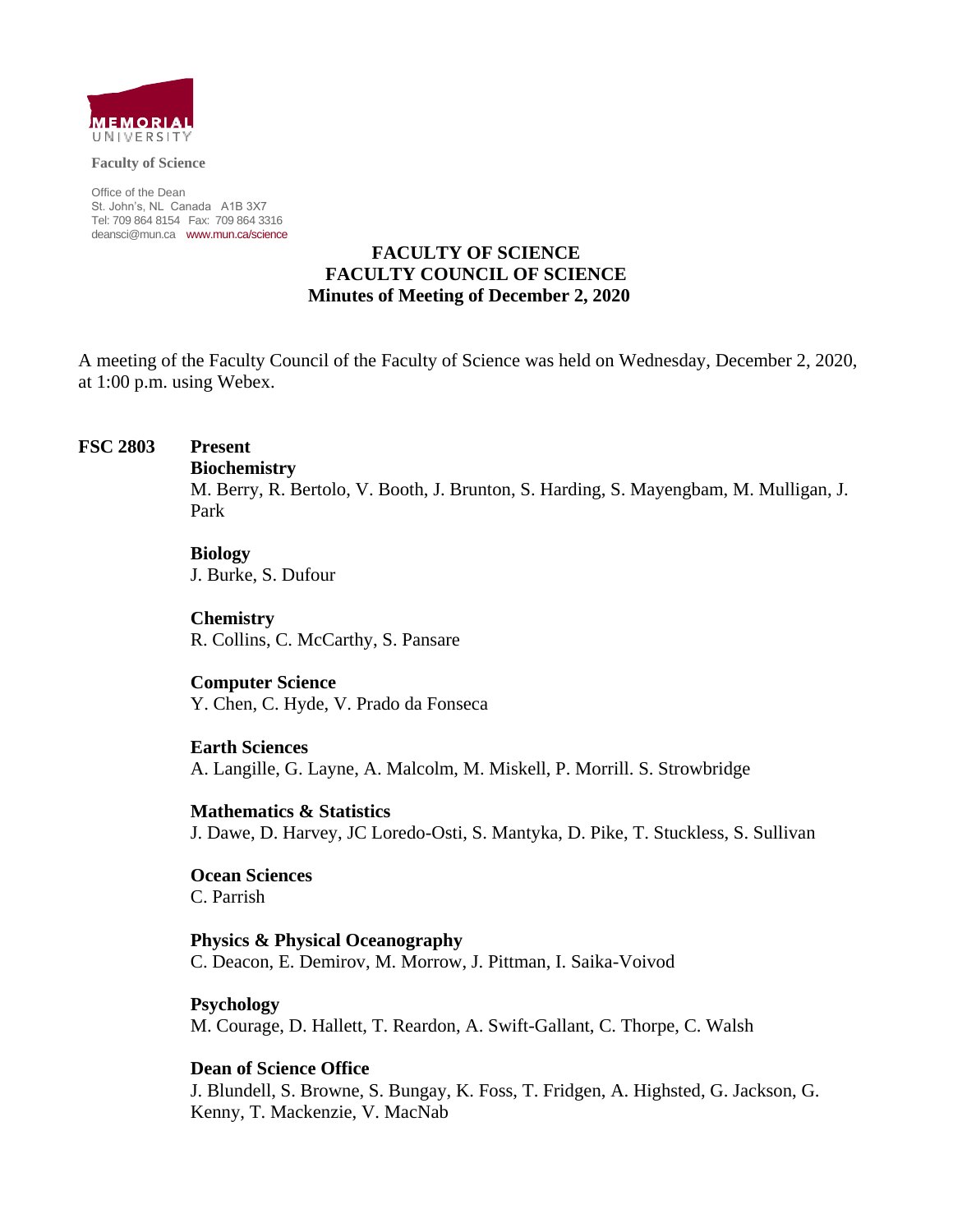# **Graduate Students**

A. Alfosool

**FSC 2804 Regrets**: X. Duan, J. Lagowski, D. McIlroy, K. Poduska

### **FSC 2805 Adoption of Minutes**

**Moved:** Minutes of the meeting of November 18, 2020, meeting be adopted (Sullivan/Blundell). **Carried.**

- **FSC 2806 Business Arising:** None
- **FSC 2807 Correspondence:** None

#### **FSC** 2808 **Reports of Standing Committees:**

### **A. Undergraduate StudiesCommittee:**

Presented by Shannon Sullivan, Chair, Undergraduate Studies Committee

- **a.** Department of Computer Science, add link to CRW Calendar section (Sullivan/Bungay) **Carried.**
- **b.** Department of Ccomputer Science, amend pre-requisites for COMP 3201 (Sullivan/Bungay) **Carried.**
- **c.** Department of Computer Science, amend pre-requisites for COMP 4304 (Sullivan/Bungay) **Carried.**
- **d.** Department of Computer Science, amend Dissertation wording for joint honours programs in Geography, Pure Mathematics and Statistics
- **e.** Department of Computer Science, amend pre-requisites and co-requisites for COMP 2006, 2007 and 2008 (Sullivan/Bungay) **Carried.**
- **f.** Department of Computer Science, amend pre-requisites for COMP 3550 (Sullivan/Bungay) **Carried.**
- **g.** Department of Computer Science, amend pre-requisites for COMP 3602 (Sullivan/Bungay) **Carried.**
- **h.** Department of Computer Science, amend Statistics pre-requisites for COMP 3200, 3202, 3401, 4550 and 4766 (Sullivan/Bungay) **Carried.**
- **i.** Department of Computer Science, amend Computer Science programs required Statistics course to reflect updated Computer Science course prerequisite (Sullivan/Bungay) **Carried.**
- **j.** Department of Computer Science, change reference to Computer Science undergraduate handbook location (Sullivan/Bungay) **Carried.**
- **k.** Department of Computer Science, add reference to Computer Science online major application form (Sullivan/Bungay) **Carried.**
- **l.** Department of Computer Science, delete Supplementary Examinations (Sullivan/Bungay) **Carried.**
- **m.** Department of Economics, amend program Joint Major in Economics (Cooperative) and Statistics (Sullivan/Mackenzie) **Carried.**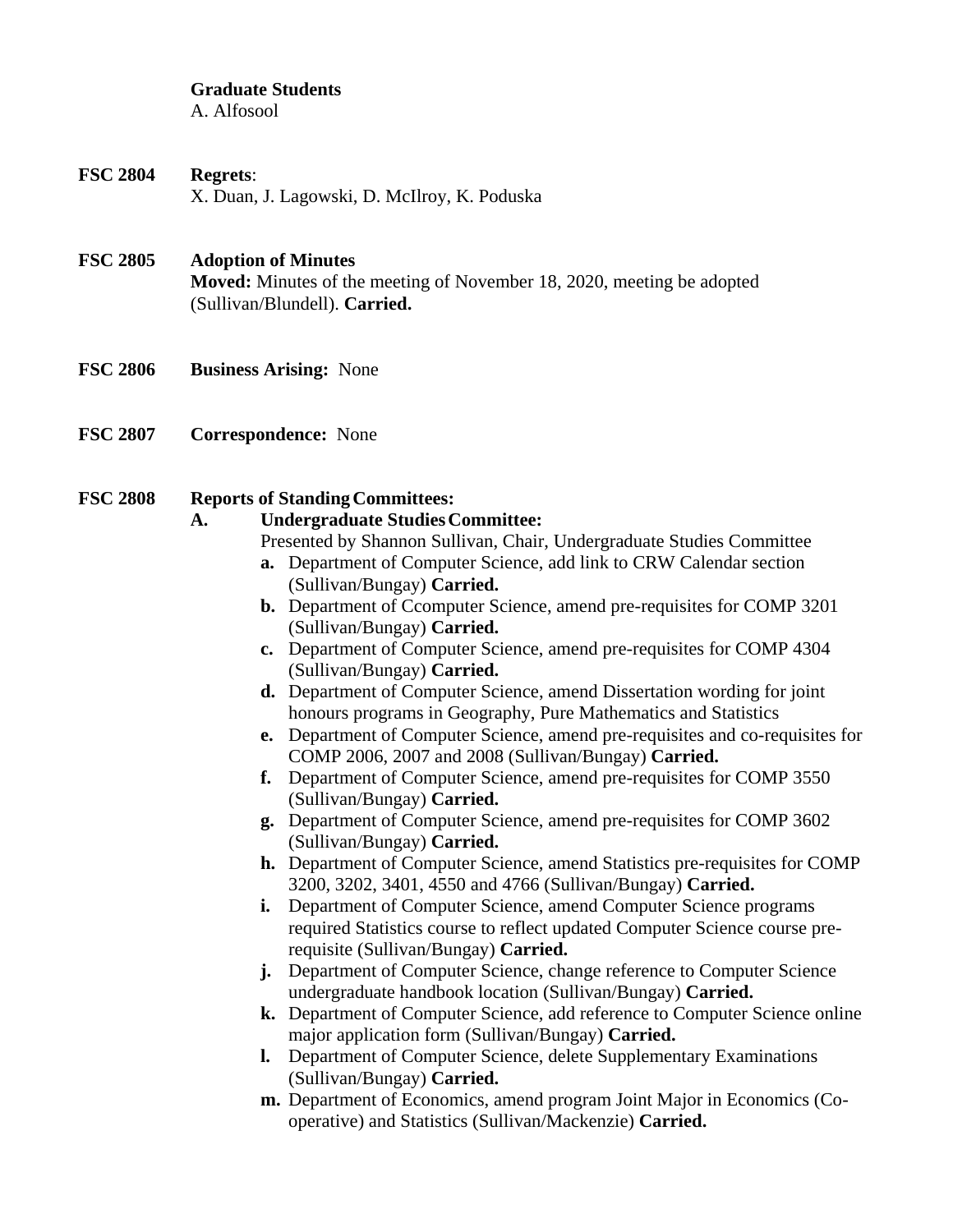- **n.** Department of Psychology, amend pre-requisites/co-requisites for major courses PSYC 2930, 3050, 3100, 3251, 3350, 3450, 3510, 3511, 3650, 3900, 4750, 3810, 3820, 3830, 4661, 4770, 4910, 4980, 499A/B (Sullivan/Courage) **Carried.**
- **o.** Department of Psychology, amend pre-requisites/co-requisites for nonrestricted courses PSYC 2010, 2020, 2030, 2100, 2150, 2151, 2540, 2800, 2810, 2920, 3533 (Sullivan/Courage) **Carried.**
- **p.** Department of Psychology, amend programs, Admission to Majors Programs, Admission to Honours Programs, Requirements for Major in Psychology, Requirements for a Major in Behavioural Neuroscience (BSc only), Requirements for Honours in Behavioural Neuroscience (BSc only) (Sullivan/Courage) **Carried.**
- **B. Graduate Studies Committee:** No business
- **C. Nominating Committee:** No business.
- **D. Library Committee:** No business.

# **FSC 2809 Report of the Dean**

Presented by Travis Fridgen, Acting Dean

## **1. Remote Teaching Discussion**

Sharene and Keith Power will be hosting a discussion of remote teaching tomorrow from 12-1 (Thursday, December 3). Keith will talk about the results of the student survey and then hopefully get into a discussion about what worked with respect to remote instruction.

### **2. Delay to the start of the Winter Semester**

The University has decided to delay the beginning of classes for the winter semester from January  $6<sup>th</sup>$  to January  $11<sup>th</sup>$ , which will give faculty and staff much-needed time to prepare their courses. Co-op placements will not be affected by this. Details came out on Newsline. One item of note is that the classes missed for Good Friday, will be rescheduled to Saturday March 27, but will not be mandatory for students, nor can evaluations happen on that day. University reopens on January 5.

# **3. Snow Days**

The default for snow days this winter will be that even if campus closes, instruction will go ahead. However, if a faculty member needs to cancel instruction/tests etc. then this should be communicated to students via Brightspace or whatever method faculty have chosen to communicate with their students. Because our winter semester is remote and we have students all over Canada (and the world) who may experience inclement weather, power outages, etc. at different times than St. John's, please be reminded to be accommodating and flexible with due dates. Also, for synchronous forms of instruction, the best practice is to record these sessions and have them posted on Brightspace, which can be done automatically if you are using WebEx. An announcement on this from the University will be forthcoming.

# **4. Back to Campus**